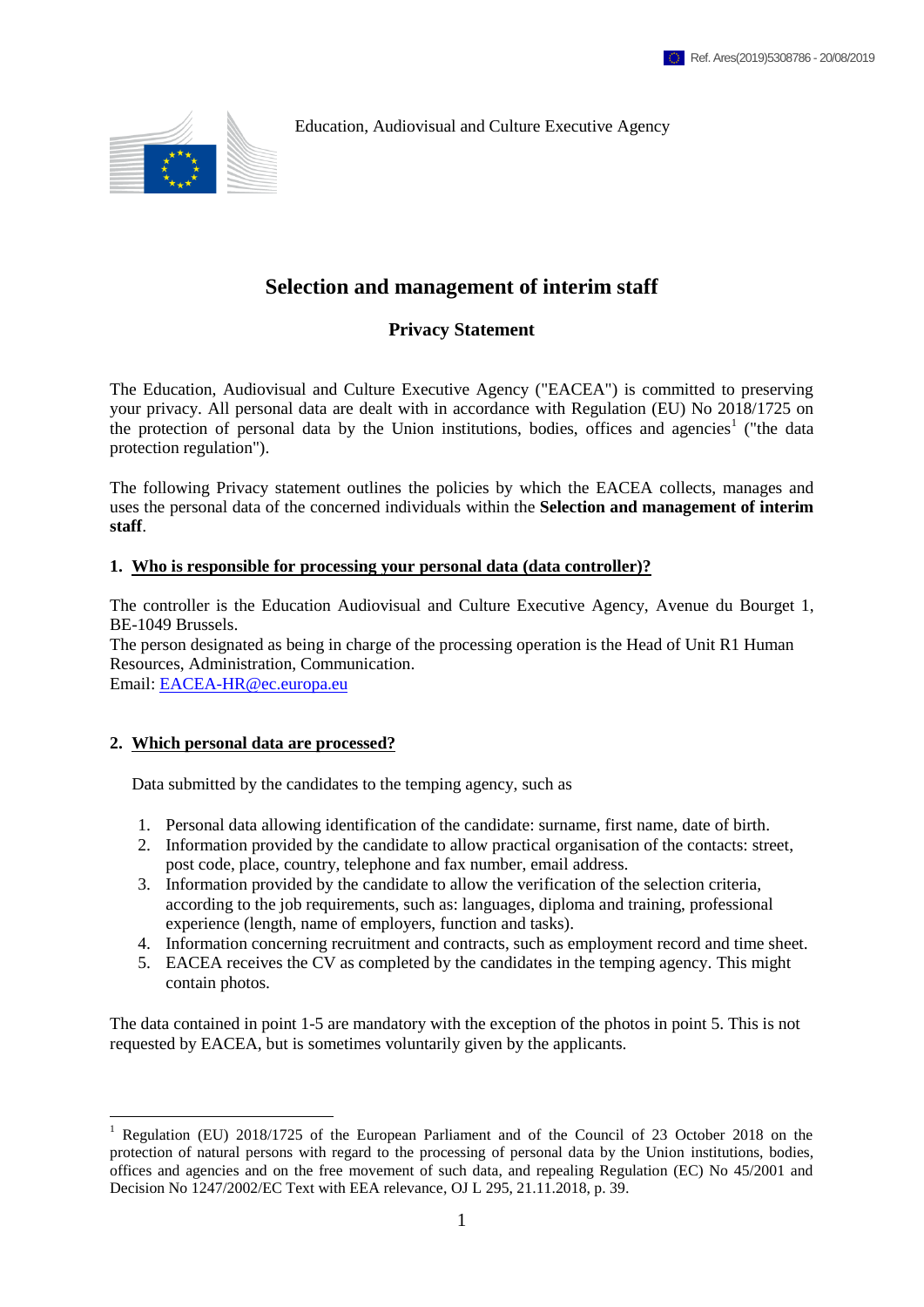#### **3. For which purpose do we process your data?**

The processing is necessary for the selection of interim staff, in order to offer short term contracts to the best qualified, most suitable candidates. The purpose is to select interim staff at EACEA and manage the different stages of the selection. The EACEA employs staff on a temporary basis on short term contracts exclusively through temping agencies.

#### **4. Who has access to your personal data and to whom is it disclosed?**

Access to your personal data may be given on a need-to know basis to the following recipients:

- Director of EACEA
- Head of Department of EACEA
- Heads of Operational Units of EACEA
- Deputy Heads of Unit of EACEA
- Heads of Sector of EACEA
- Staff of the Human Resources Sector of EACEA
- Financial Sector EACEA
- Temping Agency (Randstad)

In case of control or dispute the bodies charged with a monitoring or inspection task in application of Union law (e.g. Internal Audit Service, European Commission, OLAF, EU Courts etc.).

#### **5. How long do we keep your personal data?**

The CVs of candidates are stored by EACEA for 6 months. The retention period of the HR overview and list, the purchase order, employment record, and original weekly timesheets are 5 years after the budget discharge (article 75 Financial Regulation<sup>2</sup>). After this period, the files are eliminated.

Data allowing for the identification and regarding the career of interim staff is stored the EC Corporate Tool Sysper. Retention period in the Sysper EC Corporate tool is determined by the Commission and is outside of the Agency's control. The specific Privacy Statement regarding the retention periods for the time management module retrieved from [here.](https://webgate.ec.europa.eu/fpfis/wikis/pages/viewpage.action?spaceKey=HRMIS&title=Privacy+statements#Privacystatements-Teleworkingmodule)

#### **6. What are your rights concerning your personal data and how can you exercise them?**

Under the provisions of the data protection regulation, you have the right to:

- Request to access the personal data EACEA holds about you;
- Request a rectification of your personal data where necessary:
- Request the erasure of your personal data;

<u>.</u>

- Request the restriction of the processing of your personal data;
- Request to receive or to have your data transferred to another organization in commonly used machine readable standard format (data portability).

As this processing of your personal data is based on point of Article  $5(1)(a)$  of the data protection regulation, please note that you have the right to object to processing of your personal data on grounds relating to your particular situation under the provisions of Article 23 of the data protection regulation.

<sup>&</sup>lt;sup>2</sup> Regulation (EU, Euratom) 2018/1046 of the European Parliament and of the Council of 18 July 2018 on the financial rules applicable to the general budget of the Union, amending Regulations (EU) No 1296/2013, (EU) No 1301/2013, (EU) No 1303/2013, (EU) No 1304/2013, (EU) No 1309/2013, (EU) No 1316/2013, (EU) No 223/2014, (EU) No 283/2014, and Decision No 541/2014/EU and repealing Regulation (EU, Euratom) No 966/2012, OJ L 193, 30.7.2018, p. 1.